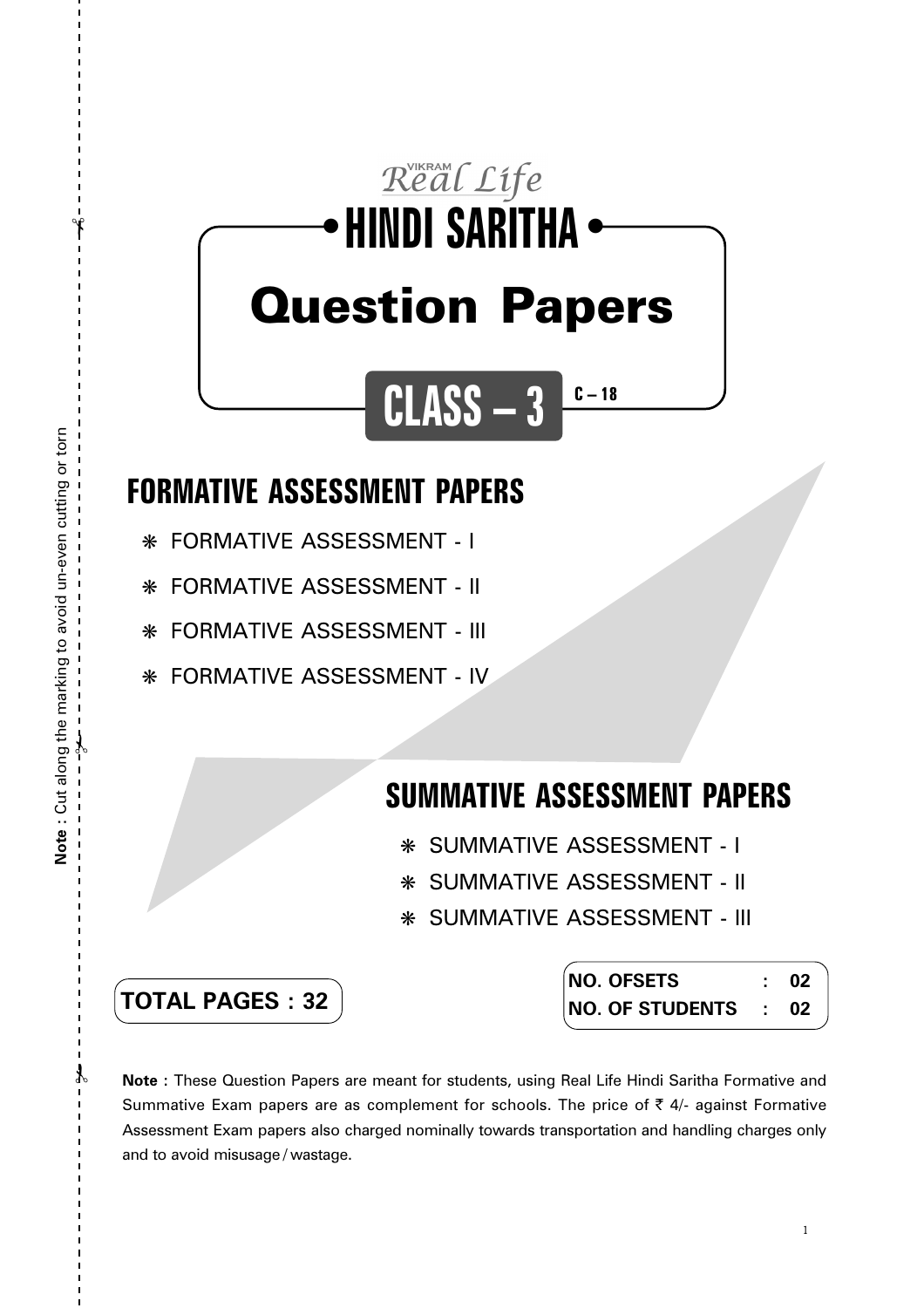| <b>LESSON PLAN</b> |                                |                  |  |  |  |
|--------------------|--------------------------------|------------------|--|--|--|
| <b>CLASS: 3</b>    |                                |                  |  |  |  |
|                    | <b>Real Life Hindi Saritha</b> |                  |  |  |  |
|                    | <b>Months</b>                  | <b>Lessons</b>   |  |  |  |
| $FA - I$           | $June - July$                  | पाठ : 1 से 3 तक  |  |  |  |
| $FA - II$          | August                         | पाठ : 4 से 5 तक  |  |  |  |
| $SA - I$           | September                      | पाठ : 1 से 5 तक  |  |  |  |
| $FA - III$         | October - November             | पाठ : 6 से 9 तक  |  |  |  |
| $SA - II$          | December                       | पाठ: 1 से 10 तक  |  |  |  |
| $FA - IV$          | January - February             | पाठ: 11 से 15 तक |  |  |  |
|                    | <b>March</b>                   | Revision         |  |  |  |
| $SA - III$         | April                          | पाठ: 1 से 16 तक  |  |  |  |
|                    |                                |                  |  |  |  |
|                    |                                |                  |  |  |  |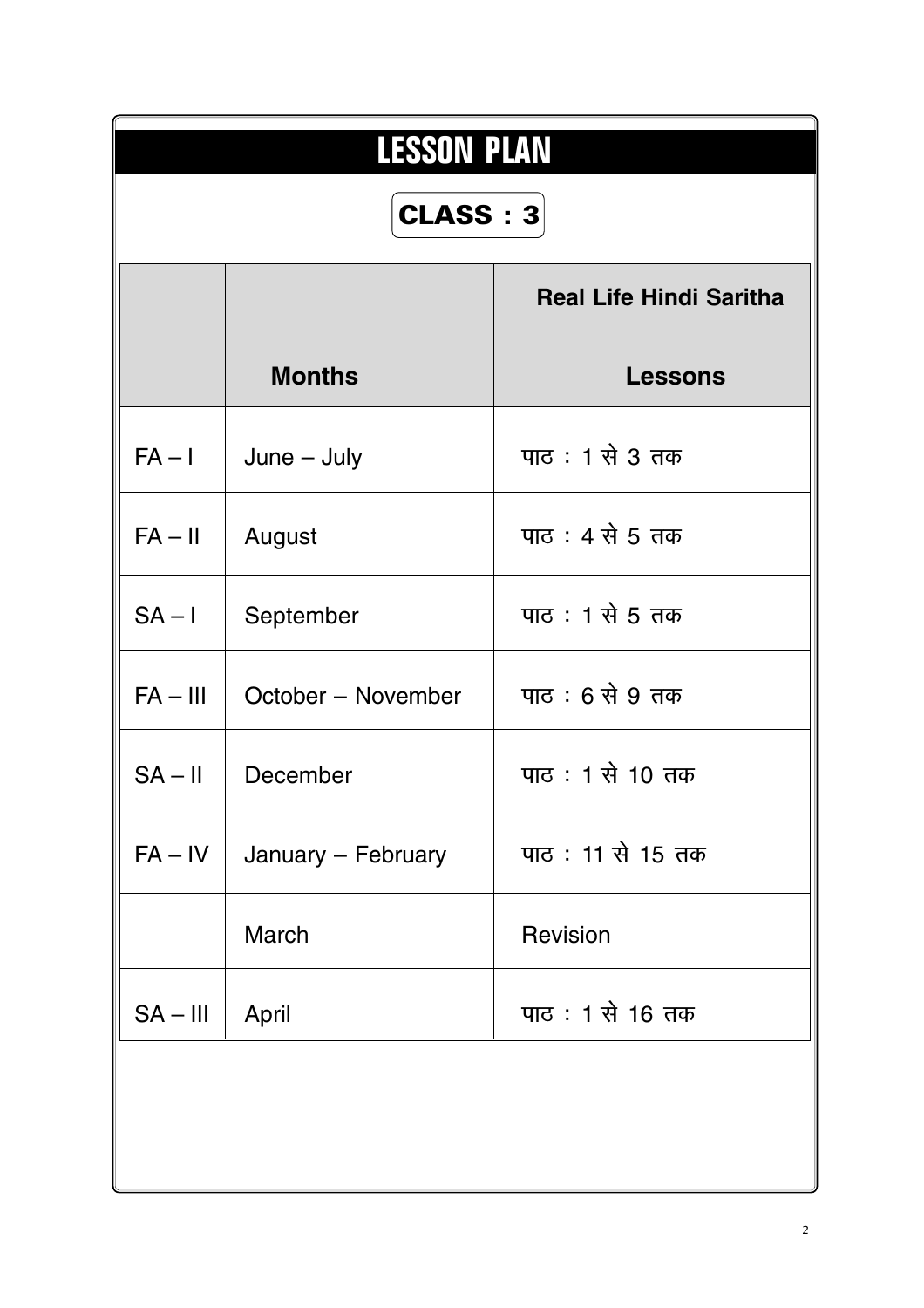| $C - 18$                            | <b>FORMATIVE ASSESSMENT-I</b>                                                             |                     |                           |
|-------------------------------------|-------------------------------------------------------------------------------------------|---------------------|---------------------------|
|                                     | Hindi Saritha<br>Class: 3<br><b>Syllabus</b>                                              | <b>MARKS</b>        | 25<br><b>Time: 1 Hour</b> |
| <b>Real Life</b><br>Text Book - 3   | पाठ: (1 से 3 तक)                                                                          | <b>School Stamp</b> |                           |
|                                     | I. निम्न लिखित शब्दों के सही अक्षर पर 'ऋ' की मात्रा ( $_{c}$ ) लगाइए । $(5 \times 1 = 5)$ |                     |                           |
| 1. वक्ष                             |                                                                                           |                     |                           |
| $2.$ मत                             |                                                                                           |                     |                           |
| 3. कपा                              |                                                                                           |                     |                           |
| 4. मग                               |                                                                                           |                     |                           |
| $5.$ तण                             |                                                                                           |                     |                           |
| II. निम्न स्थानों की पूर्ति कीजिए । |                                                                                           |                     | $(3 \times 1 = 3)$        |
|                                     | 1. बच्चे कभी न करते कोई                                                                   |                     |                           |
|                                     | 2. बच्चे ______________ के पक्के हैं ।                                                    |                     |                           |
|                                     | 3. बच्चे सबसे करते हैं _______________ ।                                                  |                     |                           |
|                                     | III. उलटा-पुलटा शब्द ठीक कीजिए ।                                                          |                     | $(7 \times 1 = 7)$        |
| 1. लाबगु – ____________             |                                                                                           |                     |                           |
| 2. षककृ – ____________              |                                                                                           |                     |                           |
|                                     |                                                                                           |                     |                           |
| $4.$ शदे – $\_\_$                   |                                                                                           |                     |                           |
| 5. ड़ागी                            | $\begin{tabular}{ll} \bf - & \end{tabular}$                                               |                     |                           |
|                                     |                                                                                           |                     |                           |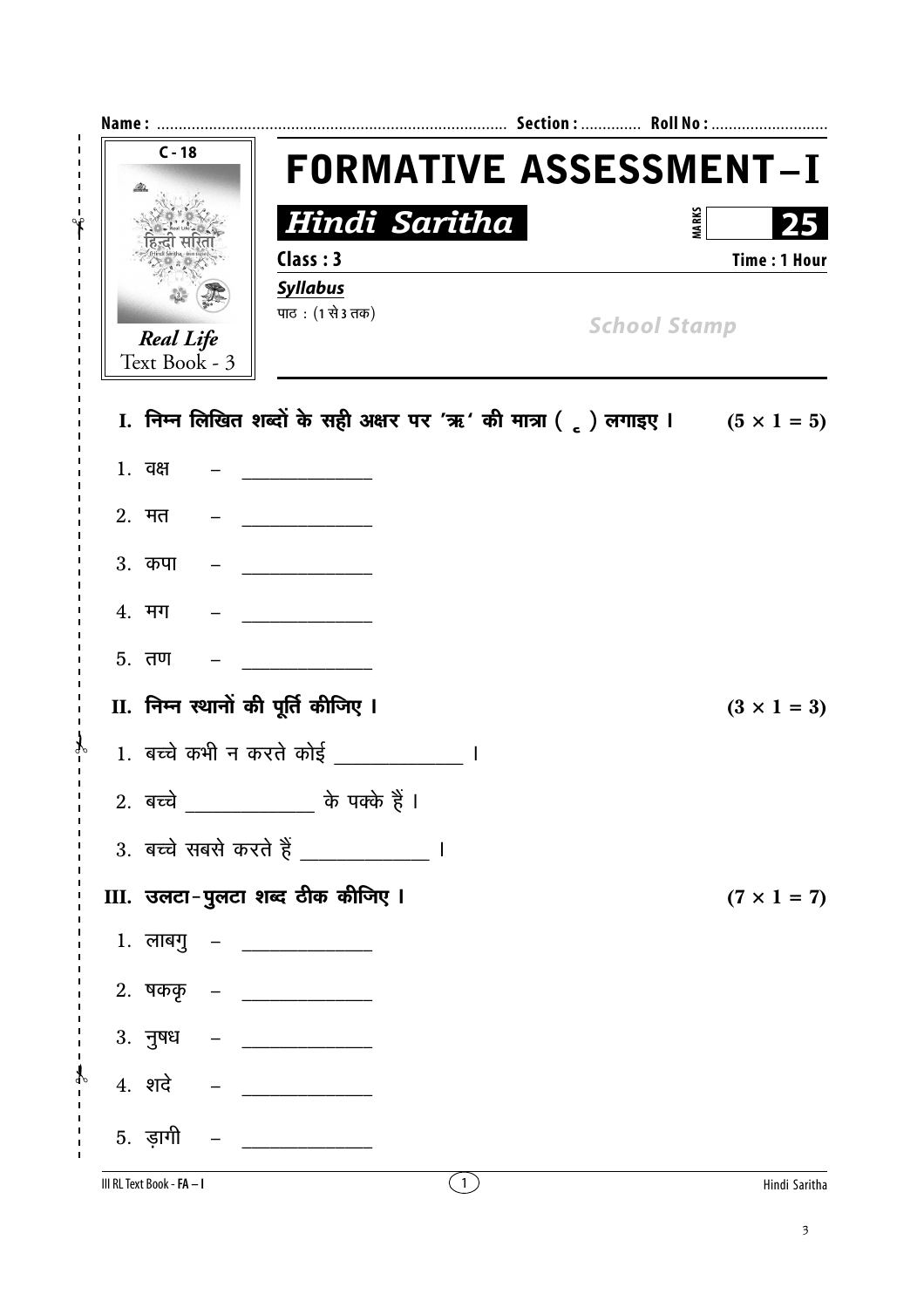- 6. पाकृण
- 7. हाचू

#### IV. निम्न लिखित शब्दों को जोड़िए ।  $(5 \times 1 = 5)$

- 1. ईख a) House
- 2. मृग b) Farmer
- $3.$  कृषक c) Deer
- 4. गृह d) King
- 5. नृप e) Sugarcane
- V. चित्र देखकर सही शब्द पर (√) लगाइए ।  $(5 \times 1 = 5)$



- आम/अनार 3.
- सूरज/चाँद 4.

5.

नृप/कृपा

\*\*\*\*\*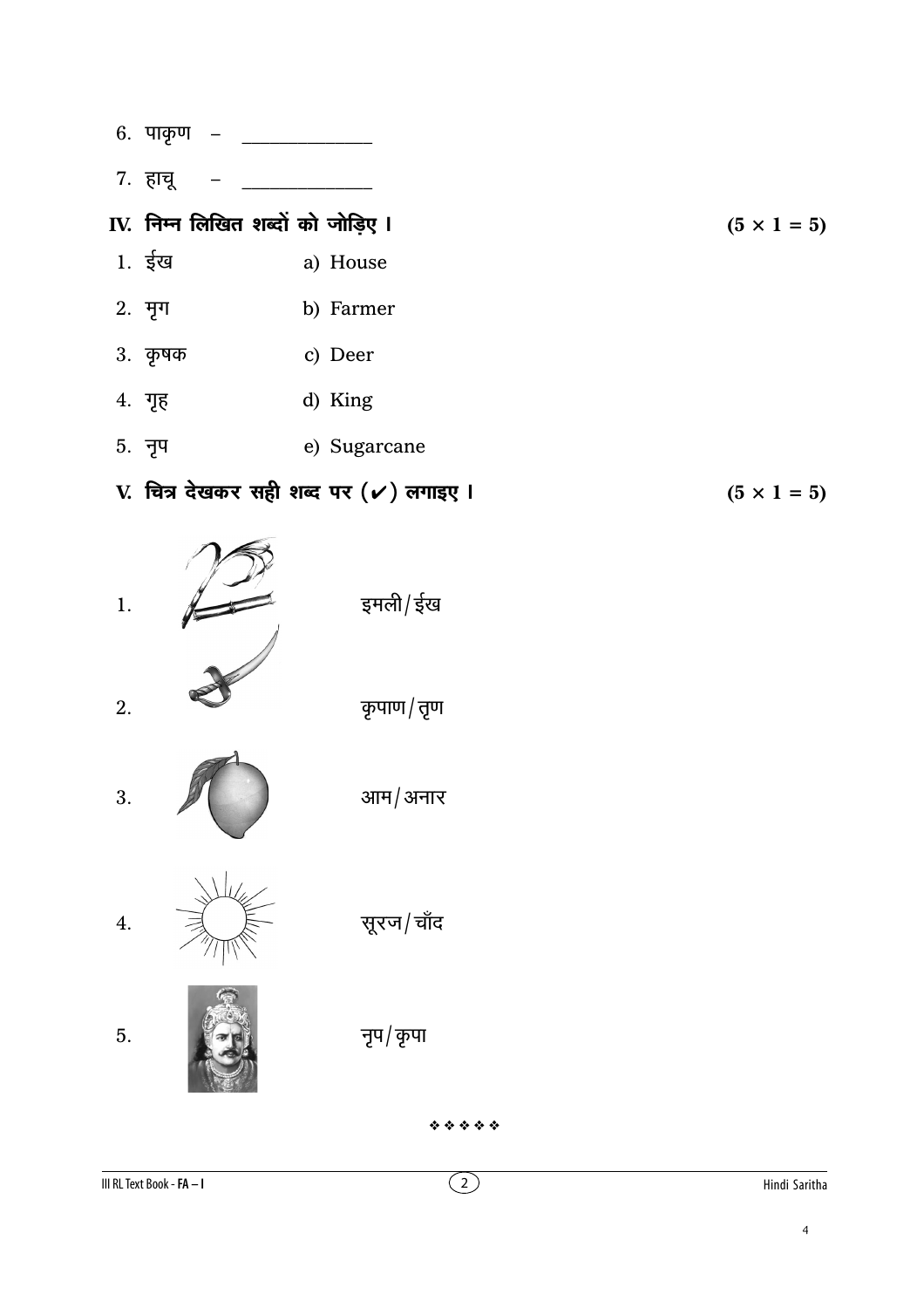|    | $C - 18$                          |                                                                                            | <b>FORMATIVE ASSESSMENT-II</b> |                     |                     |
|----|-----------------------------------|--------------------------------------------------------------------------------------------|--------------------------------|---------------------|---------------------|
|    |                                   | Hindi Saritha                                                                              |                                | <b>MARKS</b>        |                     |
|    |                                   | Class: 3                                                                                   |                                |                     | <b>Time: 1 Hour</b> |
|    |                                   | <b>Syllabus</b><br>पाठ: (4 से 5 तक)                                                        |                                |                     |                     |
|    | <b>Real Life</b><br>Text Book - 3 |                                                                                            |                                | <b>School Stamp</b> |                     |
|    |                                   | I. निम्न लिखित प्रश्नों के उत्तर दीजिए I                                                   |                                |                     | $(4 \times 1 = 4)$  |
|    | 1. ठेले में क्या हैं ?            |                                                                                            |                                |                     |                     |
| ज. |                                   |                                                                                            |                                |                     |                     |
|    |                                   |                                                                                            |                                |                     |                     |
|    | 2. मेले में क्या हैं ?            |                                                                                            |                                |                     |                     |
| ज. |                                   |                                                                                            |                                |                     |                     |
|    | 3. जेब में क्या हैं ?             |                                                                                            |                                |                     |                     |
| ज. |                                   |                                                                                            |                                |                     |                     |
|    | 4. केले खाने में कैसे हैं ?       |                                                                                            |                                |                     |                     |
| ज. |                                   |                                                                                            |                                |                     |                     |
|    |                                   | II. निम्न लिखित शब्दों के सही अक्षर पर 'ए' की मात्रा ( $\rightarrow$ ) लगाइए l (5 x 1 = 5) |                                |                     |                     |
|    | 1. तज <u>़</u>                    |                                                                                            |                                |                     |                     |
|    | 2. सबरा                           |                                                                                            |                                |                     |                     |
|    | 3. खल                             |                                                                                            |                                |                     |                     |
|    | 4. तल                             |                                                                                            |                                |                     |                     |
|    | <b>5.</b> रल                      |                                                                                            |                                |                     |                     |
|    | III RL Text Book - FA - II        |                                                                                            | (1)                            |                     | Hindi Saritha       |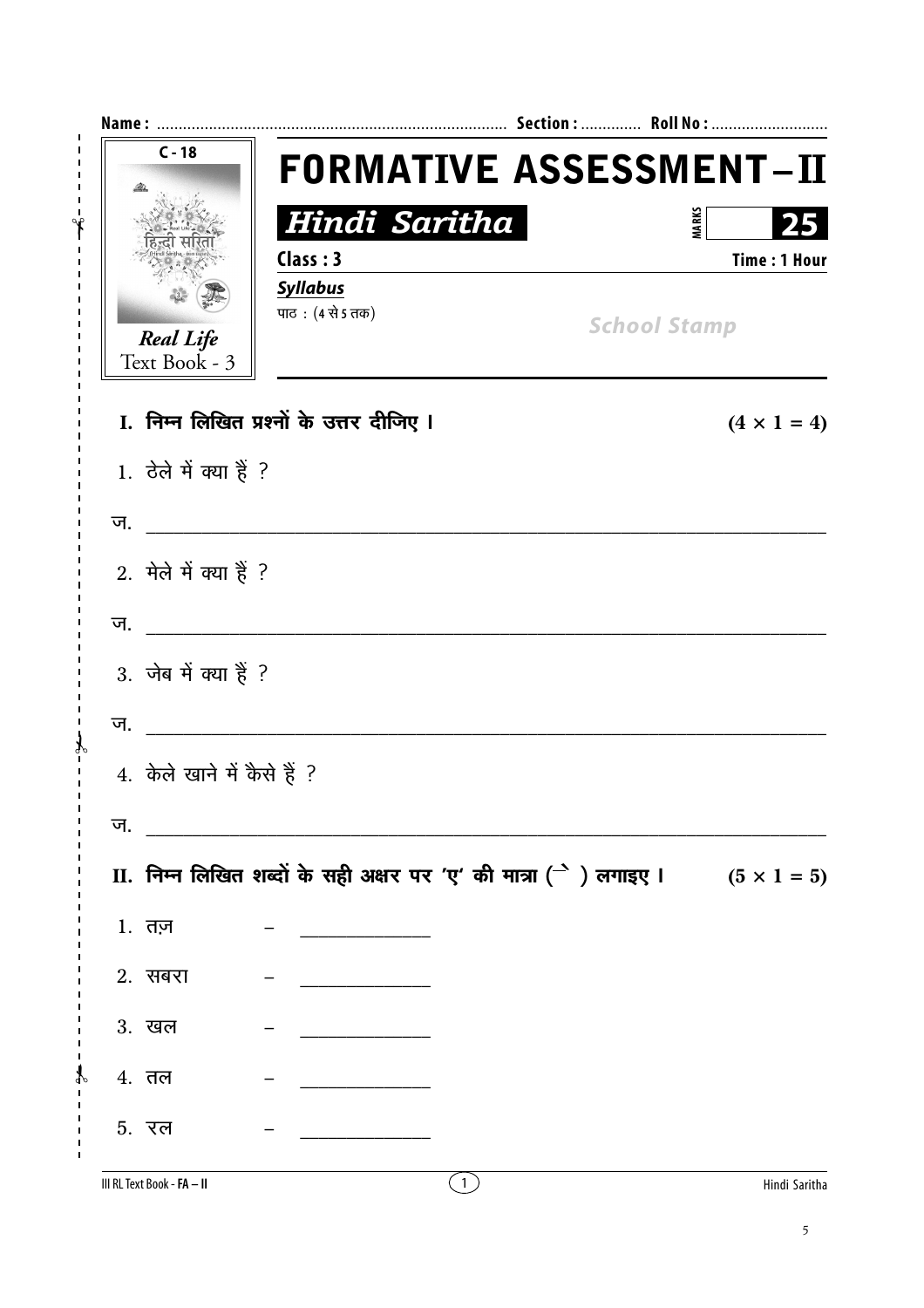III. निम्न लिखित शब्दों को सही चित्र के नीचे लिखिए I

 $(5 \times 1 = 5)$ 

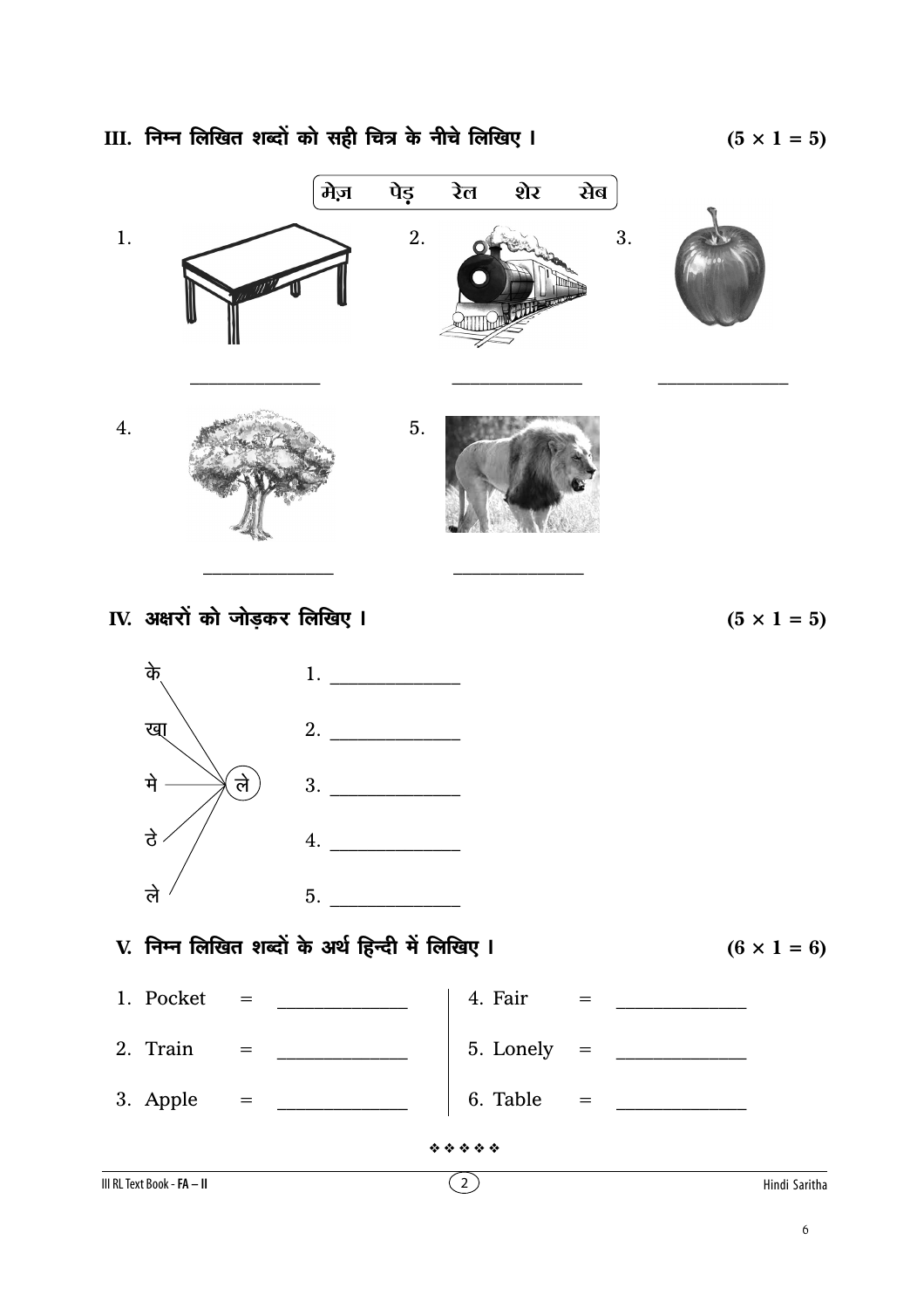| $C - 18$                                                       | <b>FORMATIVE ASSESSMENT-III</b>                                                    |                     |
|----------------------------------------------------------------|------------------------------------------------------------------------------------|---------------------|
|                                                                | Hindi Saritha                                                                      | <b>MARKS</b>        |
|                                                                | Class: 3                                                                           | <b>Time: 1 Hour</b> |
|                                                                | <b>Syllabus</b>                                                                    |                     |
| <b>Real Life</b>                                               | पाठ: (6 से 9 तक)<br><b>School Stamp</b>                                            |                     |
| Text Book - 3                                                  |                                                                                    |                     |
|                                                                | I. निम्न लिखित शब्दों के सही अक्षर पर 'ओ' की मात्रा (ो) लगाइए । $(5 \times 1 = 5)$ |                     |
| 1. कयल                                                         |                                                                                    |                     |
| $2.$ ढलक –                                                     |                                                                                    |                     |
| 3. रटी                                                         |                                                                                    |                     |
| 4. हटल                                                         |                                                                                    |                     |
| <b>5. घडा</b>                                                  |                                                                                    |                     |
|                                                                | II. रिक्त स्थानों की पूर्ति सही अक्षरों से कीजिए I                                 | $(5 \times 1 = 5)$  |
| $1.$ पं                                                        |                                                                                    |                     |
| त                                                              |                                                                                    |                     |
| $3. \,$ $\dot{3}$ $\frac{\ }{2}$ $\frac{\ }{2}$ $\frac{\ }{2}$ |                                                                                    |                     |
| 4. ढो _______ क                                                |                                                                                    |                     |
| 5. थे                                                          |                                                                                    |                     |
|                                                                | III. उलटा-पुलटा शब्द ठीक कीजिए ।                                                   | $(5 \times 1 = 5)$  |
| 1. कनौर – ____________                                         |                                                                                    |                     |
| 2. लतबो – _____________                                        |                                                                                    |                     |
| $3.$ निक़दें $-$                                               |                                                                                    |                     |
| III RL Text Book - FA - III                                    | $\left(1\right)$                                                                   | Hindi Saritha       |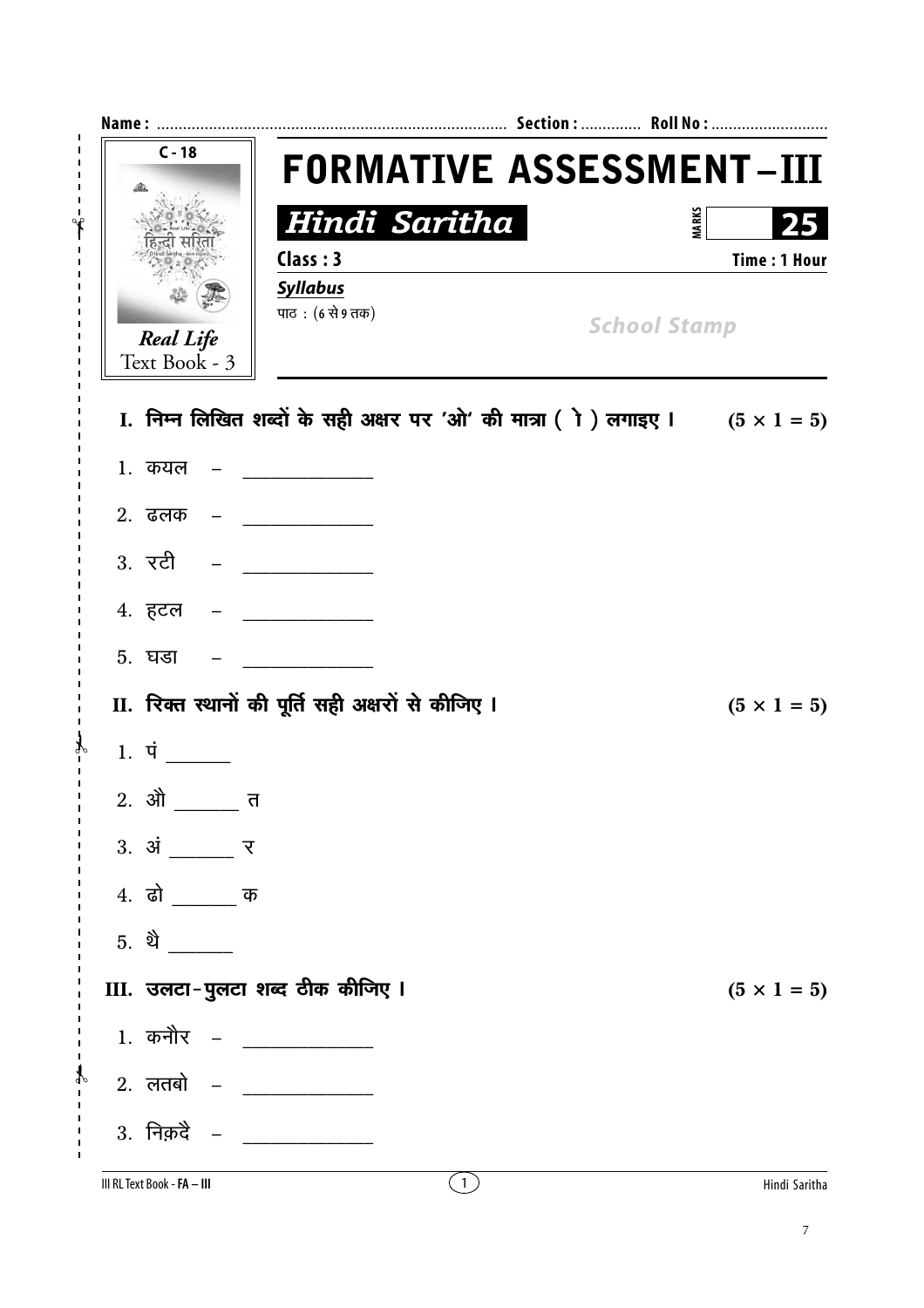- 4. रमो  $\frac{1}{2}$
- 5. गूअंर

#### IV. चित्र से जोड़िए ।

1. पौधा

- $2.$  बैल
- $3.$  तोता

| ı<br>d<br>. .<br>u. |
|---------------------|

- **5.** कैदी
- V. उदाहरण के अनुसार लिखिए I

**उदा** - e.g. : गाता









\*\*\*\*\*

III RL Text Book - FA - III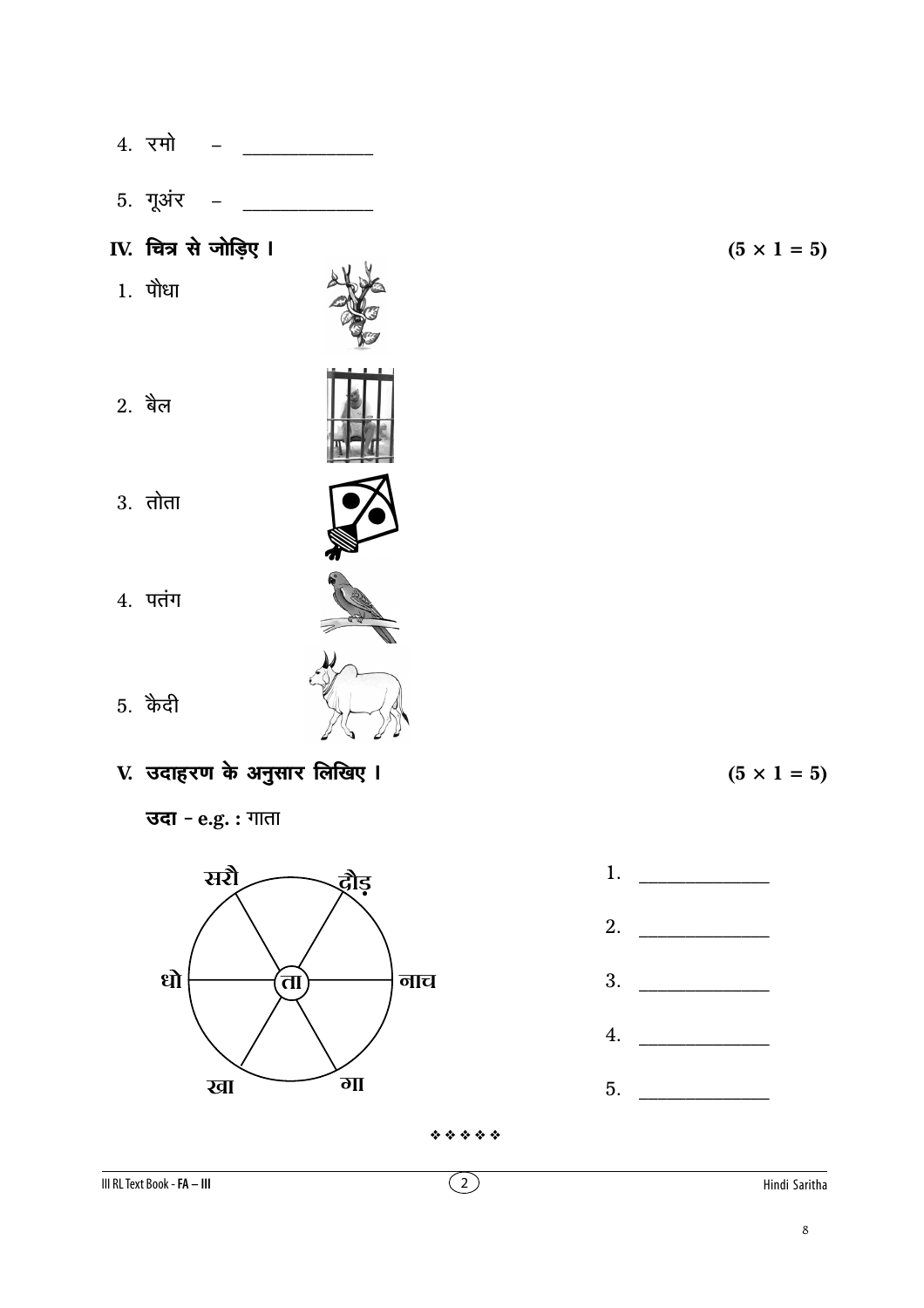| $C - 18$                          | <b>FORMATIVE ASSESSMENT-IV</b>                      |                               |                                                                                                                                                                                                                                                                                                                                                                                                         |                     |
|-----------------------------------|-----------------------------------------------------|-------------------------------|---------------------------------------------------------------------------------------------------------------------------------------------------------------------------------------------------------------------------------------------------------------------------------------------------------------------------------------------------------------------------------------------------------|---------------------|
|                                   | Hindi Saritha                                       |                               | <b>MARKS</b>                                                                                                                                                                                                                                                                                                                                                                                            |                     |
|                                   | Class: 3                                            |                               |                                                                                                                                                                                                                                                                                                                                                                                                         | <b>Time: 1 Hour</b> |
|                                   | <b>Syllabus</b><br>पाठ: (11 से 15 तक)               |                               | <b>School Stamp</b>                                                                                                                                                                                                                                                                                                                                                                                     |                     |
| <b>Real Life</b><br>Text Book - 3 |                                                     |                               |                                                                                                                                                                                                                                                                                                                                                                                                         |                     |
|                                   | I. निम्न लिखित प्रश्नों के उत्तर दीजिए I            |                               |                                                                                                                                                                                                                                                                                                                                                                                                         | $(3 \times 2 = 6)$  |
|                                   | 1. हमारे देश में कौन-कौन रहते हैं ?                 |                               |                                                                                                                                                                                                                                                                                                                                                                                                         |                     |
| ज.                                | <u> 2001 - Jan Barbarat, manala</u>                 |                               |                                                                                                                                                                                                                                                                                                                                                                                                         |                     |
|                                   | 2. हमारे देश में कौन-कौन से नदियाँ हैं ?            |                               |                                                                                                                                                                                                                                                                                                                                                                                                         |                     |
| ज.                                |                                                     |                               |                                                                                                                                                                                                                                                                                                                                                                                                         |                     |
|                                   | 3. हमारे देश में कौन-कौन से पहाड़ हैं ?             |                               |                                                                                                                                                                                                                                                                                                                                                                                                         |                     |
| ज.                                |                                                     |                               |                                                                                                                                                                                                                                                                                                                                                                                                         |                     |
|                                   | II. निम्न लिखित शब्दों के अर्थ अंग्रेजी में लिखिए I |                               |                                                                                                                                                                                                                                                                                                                                                                                                         | $(6 \times 1 = 6)$  |
| $1.$ उषःकात =                     |                                                     | 4. प्याली                     |                                                                                                                                                                                                                                                                                                                                                                                                         |                     |
| 2. गद्दा = ___________            |                                                     | 5. पुस्तक   =                 |                                                                                                                                                                                                                                                                                                                                                                                                         |                     |
| $3. \overline{y}$ =               | $\overline{\phantom{a}}$                            |                               | 6. पत्ता = $\frac{1}{\sqrt{1-\frac{1}{2}}\sqrt{1-\frac{1}{2}}\sqrt{1-\frac{1}{2}}\sqrt{1-\frac{1}{2}}\sqrt{1-\frac{1}{2}}\sqrt{1-\frac{1}{2}}\sqrt{1-\frac{1}{2}}\sqrt{1-\frac{1}{2}}\sqrt{1-\frac{1}{2}}\sqrt{1-\frac{1}{2}}\sqrt{1-\frac{1}{2}}\sqrt{1-\frac{1}{2}}\sqrt{1-\frac{1}{2}}\sqrt{1-\frac{1}{2}}\sqrt{1-\frac{1}{2}}\sqrt{1-\frac{1}{2}}\sqrt{1-\frac{1}{2}}\sqrt{1-\frac{1}{2}}\sqrt{1-\$ |                     |
|                                   | III. निम्न लिखित वाक्यों को जोड़कर लिखिए ।          |                               |                                                                                                                                                                                                                                                                                                                                                                                                         | $(4 \times 1 = 4)$  |
| 1. यहाँ की धरती पर                |                                                     | a) और मातृ भूमि भी कहते हैं । |                                                                                                                                                                                                                                                                                                                                                                                                         |                     |
| 2. हम इसे धरती माता               |                                                     | b) कई फसलें होती हैं।         |                                                                                                                                                                                                                                                                                                                                                                                                         |                     |
| 3. मातृ भूमि<br>ρ                 |                                                     | c) हमारा कर्तव्य है ।         |                                                                                                                                                                                                                                                                                                                                                                                                         |                     |
| 4. इसकी रक्षा करना                |                                                     | d) स्वर्ग से भी महान है।      |                                                                                                                                                                                                                                                                                                                                                                                                         |                     |
|                                   |                                                     |                               |                                                                                                                                                                                                                                                                                                                                                                                                         |                     |

 $\frac{1}{2}$  $\overline{1}$ 

 $\blacksquare$  $\overline{1}$ 

Ÿ